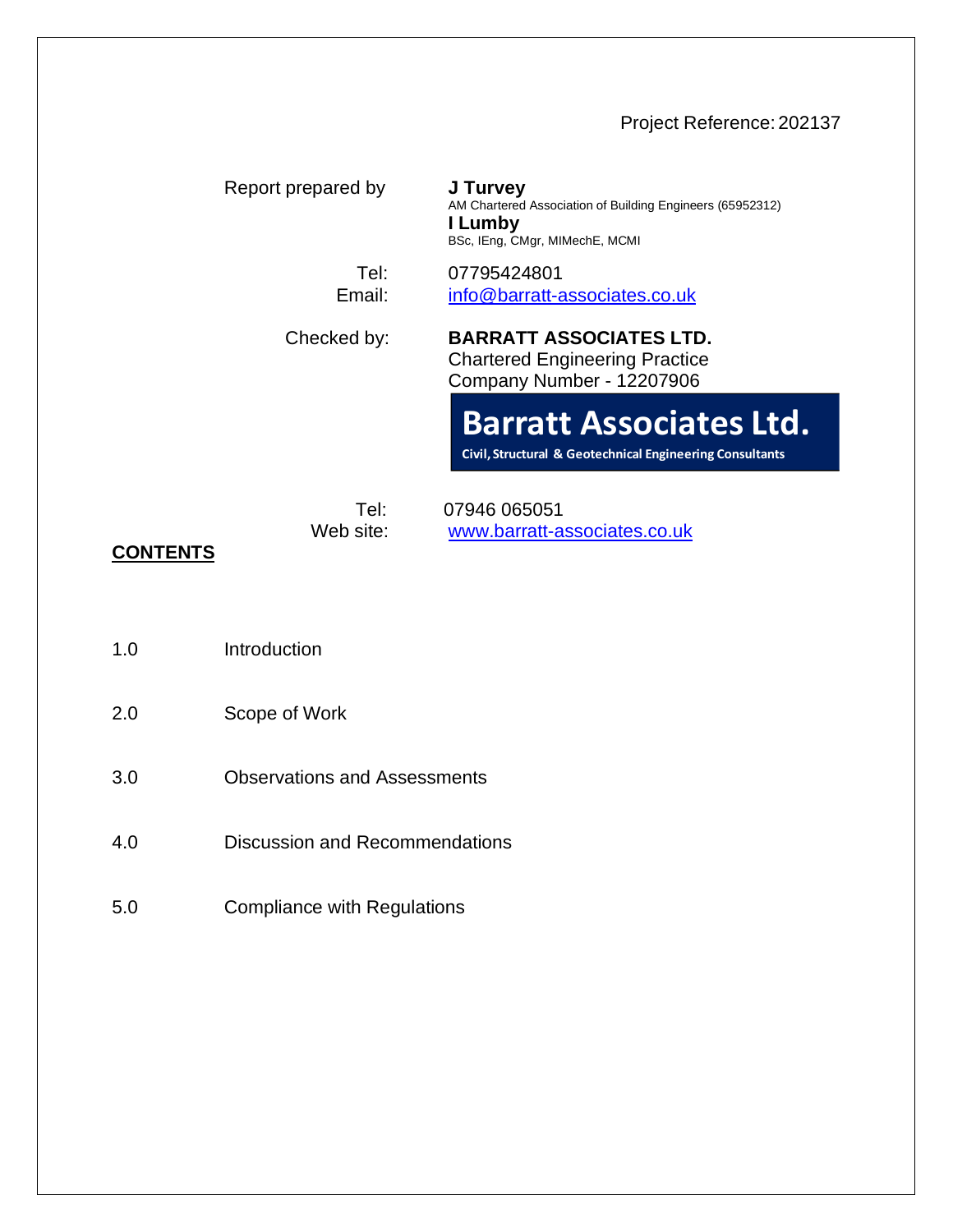#### **1. Introduction**

The report has been prepared by Barratt Associates Ltd., Studio 1, 27 Rhosybonwen, Cefneithin, Llanelli, SA14 7DJ.

In the report, these details will be considered and no other structural area will be assessed. A visual inspection was made on parts of the building which were safely accessible. Barratt Associates Ltd. has a considerable amount of experience in the forensic examination, structural appraisal and restoration of buildings. Barratt Associates are currently involved with similar projects throughout UK.

To prepare this report, the property was visited on 16/07/2020. The weather was dry and cloudy.

### **2.0 Scope of Work**

The appraisal is based on an inspection of the property and contains the author's considered opinion as to the way the property, or parts of it, have responded to the conditions in which it has been subjected up to the date of inspection.

All reference to location is based on left-hand (LH) and right-hand (RH) descriptions, as viewed front-to-rear through the building. Ground floor is abbreviated to GF and first floor area is abbreviated to FF.

### **3.0 Observations and Assessments**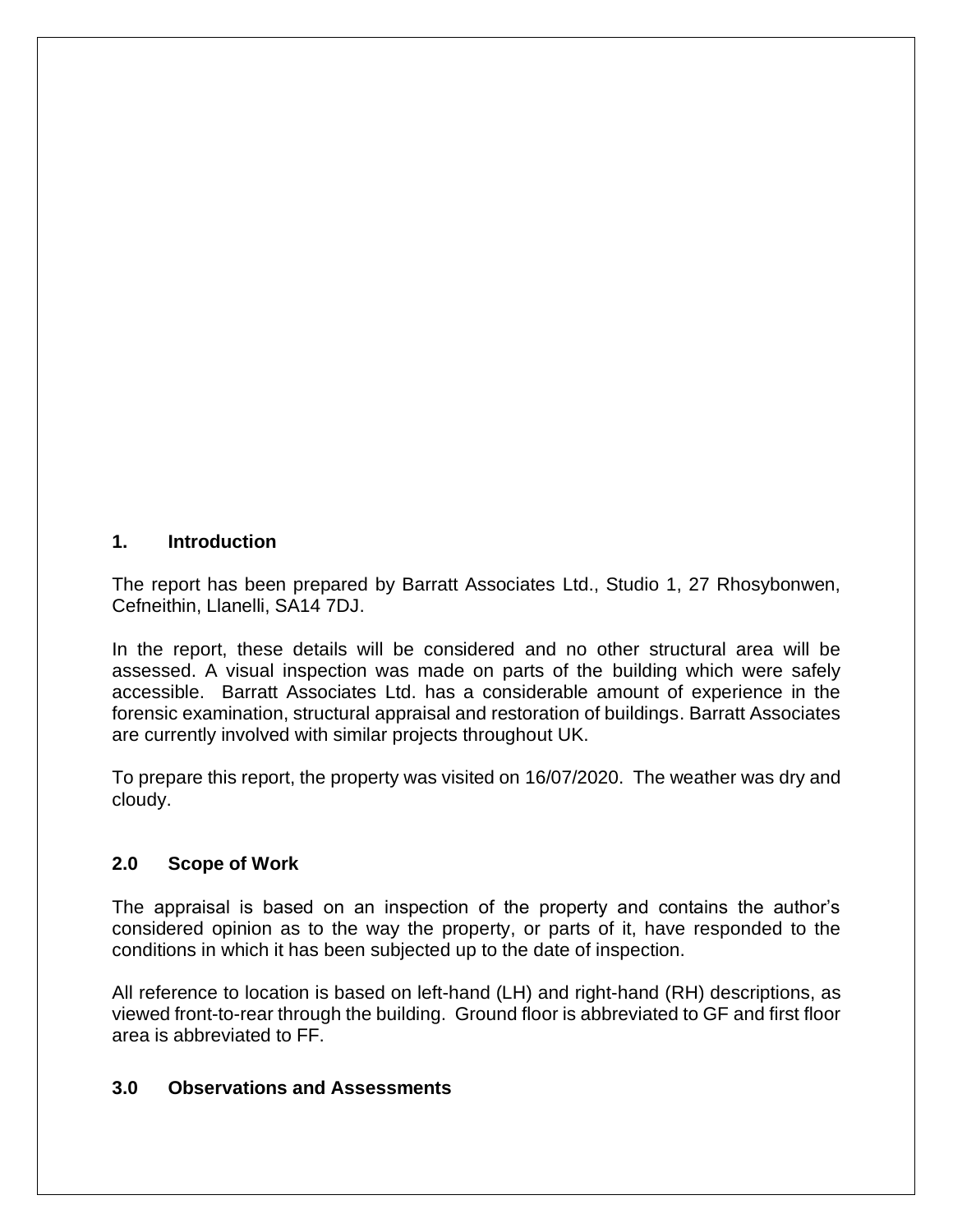The building inspected is a 3-storey stone-built semi-detached property with a gable wall to the LH side. From inspecting both the inside and the outside of the property, the building showed no evidence of major structural movement or subsidence in the masonry, however minor bulging and cracking was present throughout the building. The main property has a slate roof cover and the rear flat roof extension was fiberglass. Overall, the property is in a poor state of repair.

# **Uppermost Structure**

- The roof is constructed with 1No primary 'A' frame rafter measuring 215x75 running front-to-back midspan the building, with a lowered collar running at ceiling level. There is 1 set of purlins running left-to-right on both the front and rear roof elevations. These purlins measure 120x75. See picture 1 below.
- There are roof vents on both roof sides circled in **Picture One**.



- The ridge board measures 150mm x 18mm.
- Roofing felt is present beneath the timber roof batten, the lining is in good order with no visible rips or tares, however daylight can be seen at the join with the neighbouring property as indicated by the yellow circle in picture 1. In this area the chimney stack has been removed and the roof lining replaced with similar tiles and 2No chimney flues.
- There is a minimum of 100mm insulation present in the attic.
- Plastic goods i.e. downpipes and guttering are in good condition throughout.
- The roof lining is finished at the gable end with a dry verge with no overhang present and the facia board is flush with the gable wall.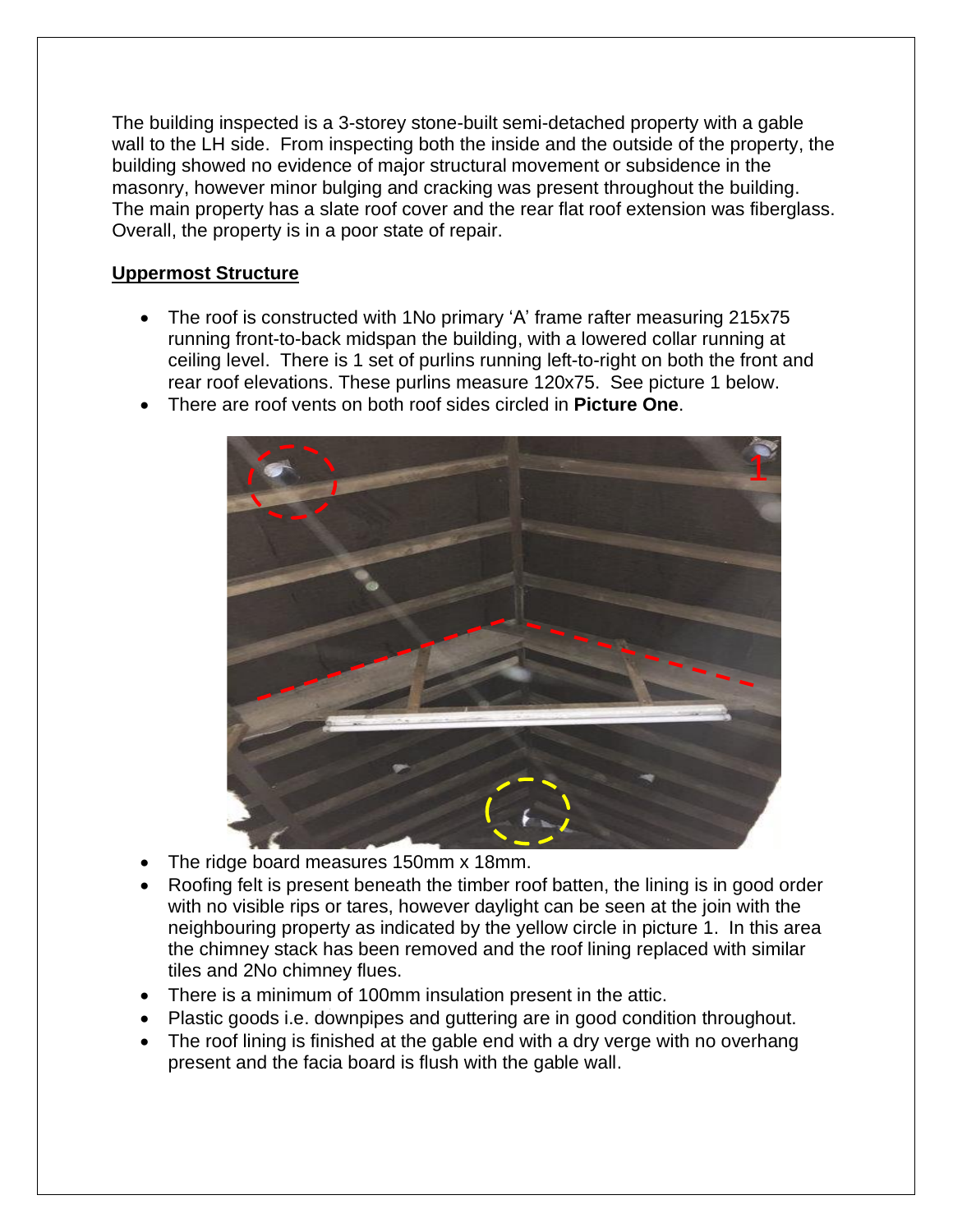- The rest of the original roof, and the overall roof shape was inspected from the outside and there were no major undulations in the timbers that would normally indicate 'roof spread'.
- The fiberglass flat roof has water pooling on it suggesting an incorrect pitch.

## **Superstructure**

- External walls to the original building are 500mm thick random stone walls with brick inlay on the outer skin around masonry openings. The rear flat roof extension is constructed with a block cavity wall. It is unclear if there is cavity wall insulation.
- The outside and inside have been finished in cement render.
- The internal walls are mostly constructed from modern timber-frame with 12.5mm plasterboard finish which indicates there has been some form of alterations/replacement of the layout of the original internal structure.
- There is a 3-5mm vertical crack at the junction of the original building and the flat roof rear extension, see picture 2 below.



- There are various undulations in the floor throughout the building, including the stairs and landings.
- The floor joist run front-to-back and the ceiling in the rear room of the basement appears to show deflection of the floor joists. However, when the carpet was removed, it was found that the floor joists and floorboards had been replaced in the area over the rear window indicated in picture 3&4.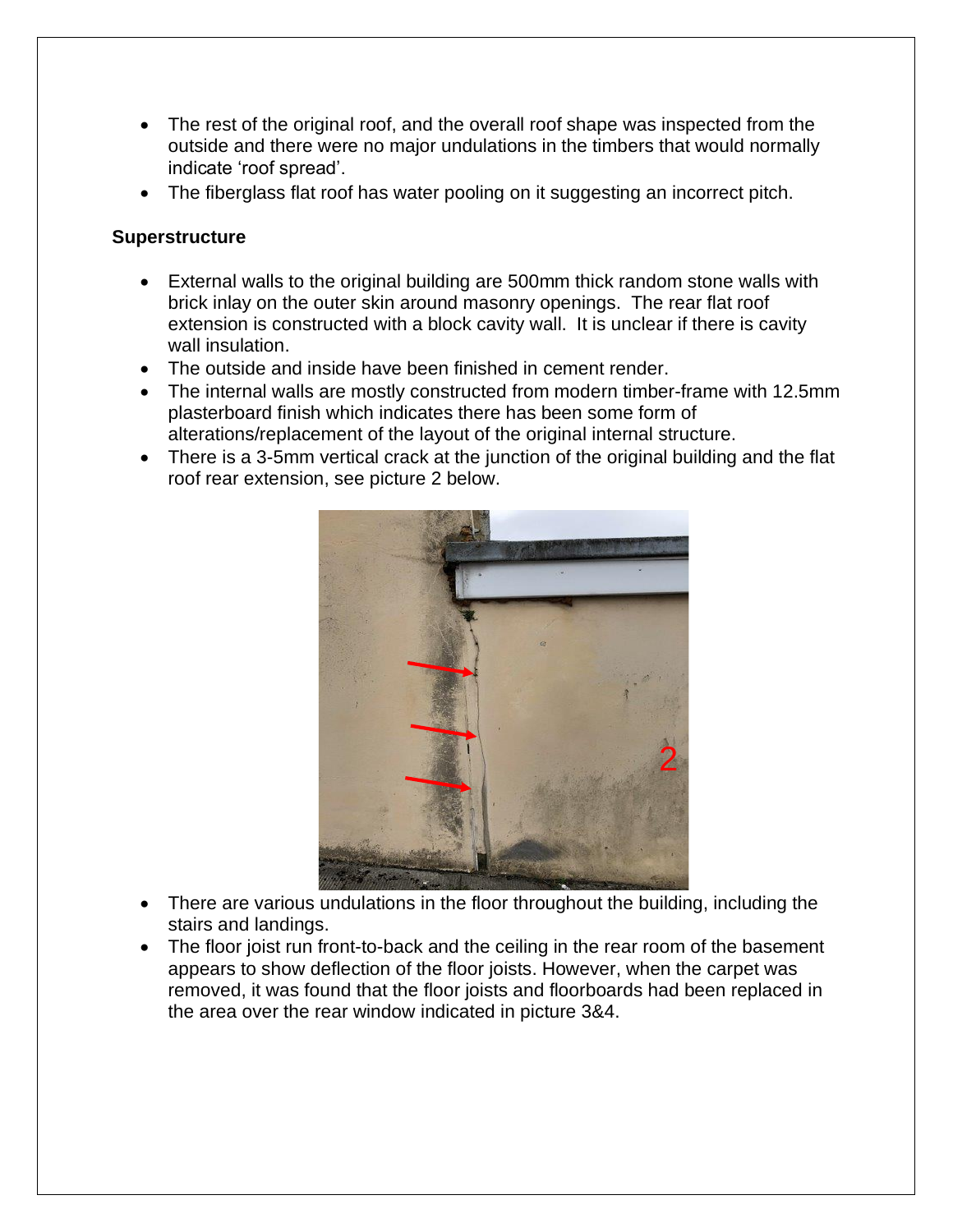![](_page_4_Picture_0.jpeg)

- The window, door and fireplace openings show minor signs of deflection and cracking; however, these are not of any structural concern at this stage.
- There is significant damp on the gable wall and even on a dry day a calibrated moisture detector gave a damp reading of 50-60% in some areas. This is likely due to a combination of little or no overhang of the roof over the gable wall and the rendered stone wall having no cavity and likely filled with rubble causing 'cold-bridging' between the outer and inner skin.

• Both sets of stairs do not conform to modern day building regulations (picture 5), however because the stairs are in situ, they therefore do not need to conform to building regulations. Nevertheless, this is detailed as a Health and Safety issue.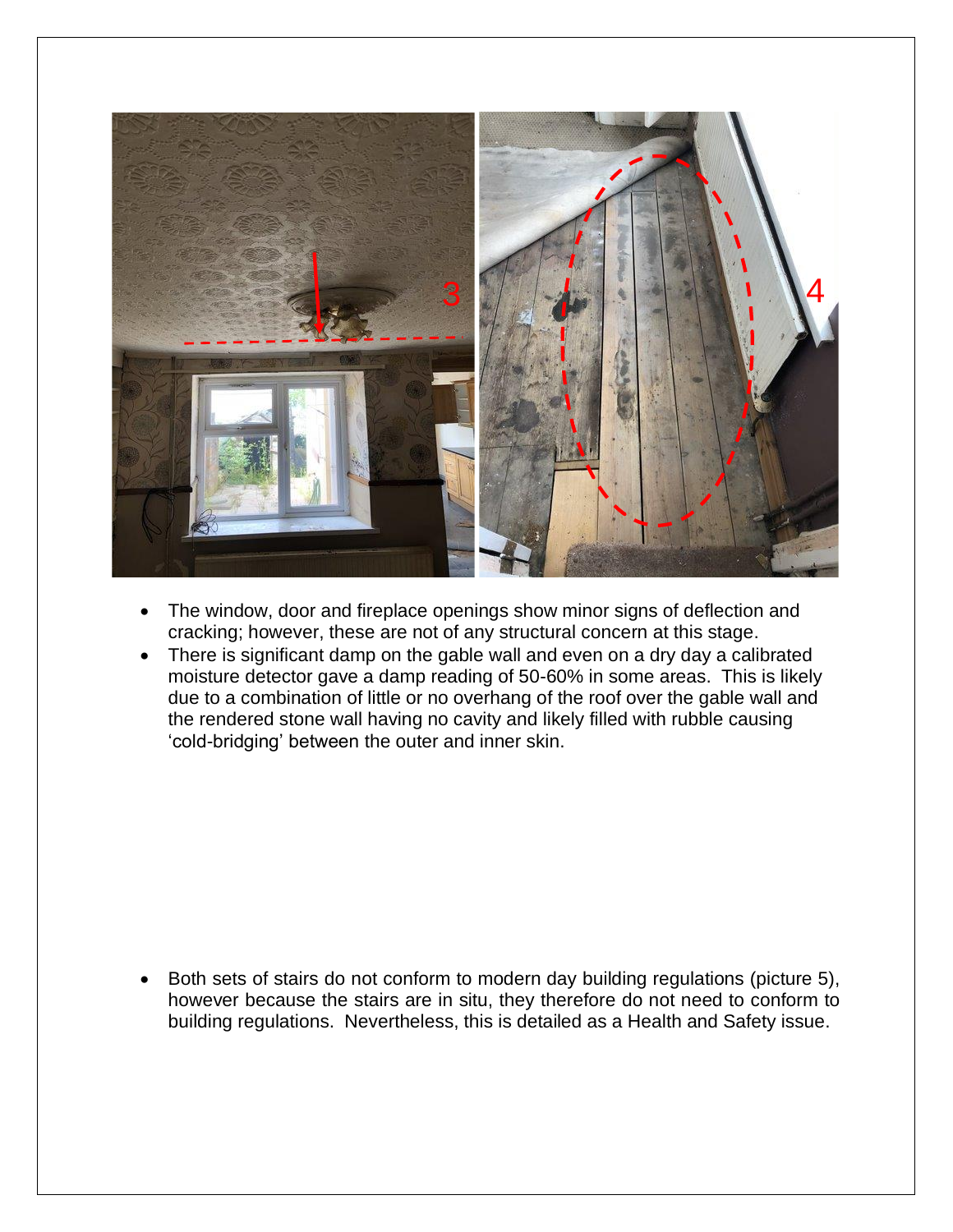![](_page_5_Picture_0.jpeg)

- Picture 6 shows the separation between the ceilings and the gable end on the FF. This is and indicator that the gable end wall has suffered from lateral movement or minor bulging in this area.
- The wiring throughout the building is outdated and has been clearly modified by an unqualified electrician. Caution must be used when turning on any electrical loop or circuit.
- Gully pots are partially full of debris. It is recommended to clean out all the drainage areas.

The basement is suffering from damp issues and there is a pronounced smell of damp throughout the building. Picture 7 below shows the corner of the basement under street level. A moisture detector was used in this area and the readings were over 100% showing significant damp/moisture ingress in this area.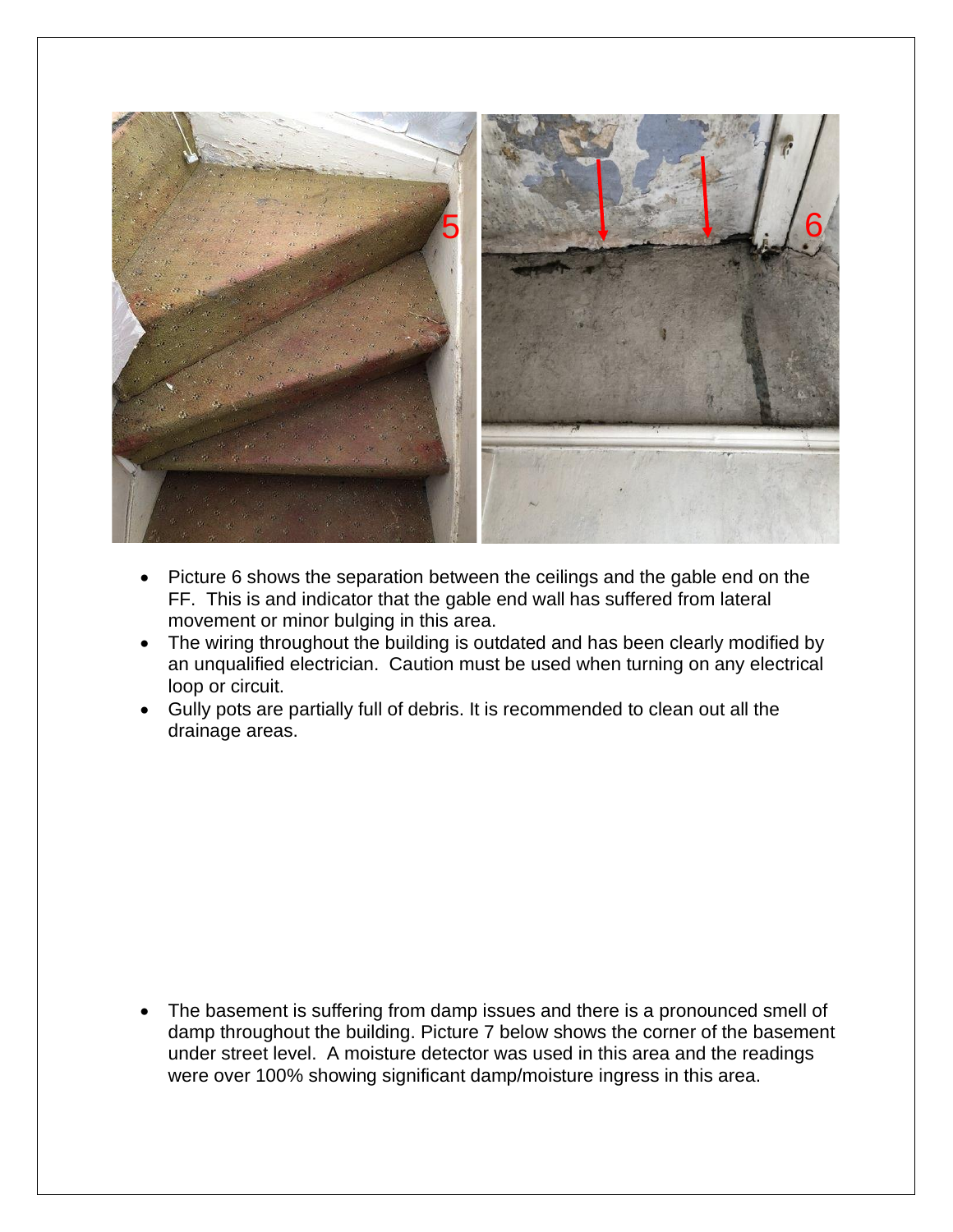![](_page_6_Picture_0.jpeg)

• Picture 8 shows a manhole cover to a drain system and the downpipe that spills onto the street is directly above the damp area in picture 7.

#### **Substructure**

The footings or foundations were not inspected as part of the report. Therefore, the size or type of foundation could not be determined. However, there are no signs of major subsidence in the walls or major structural movement that would indicate failing foundations at this stage.

A Mackintosh ground probe was not conducted as part of the report.

#### **4.0 Discussion and Recommendations**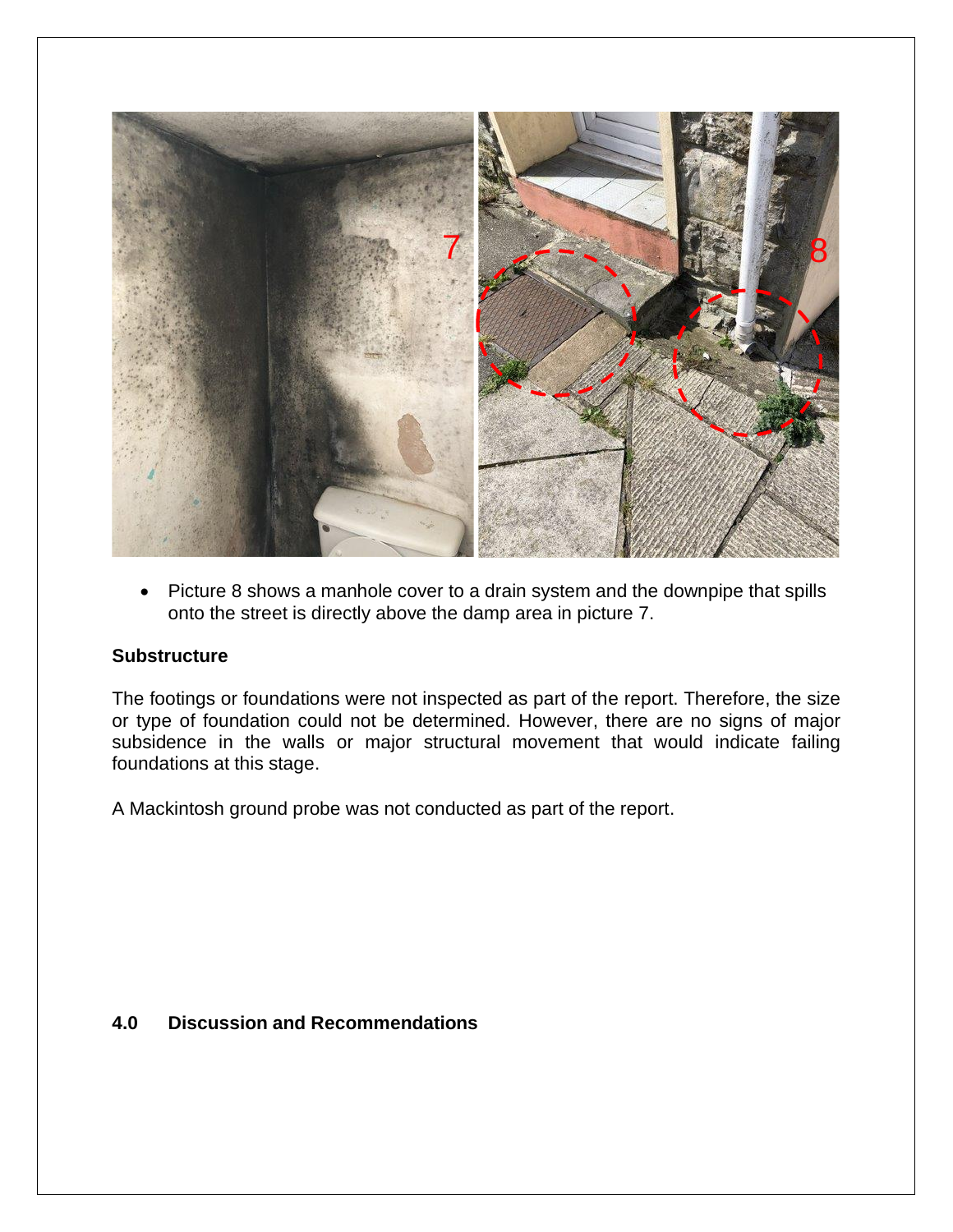- The uppermost structure on the original building is structurally sound, however it is advisable that an inspection of the roof is undertaken to check the daylight that is noticeable in picture 1.
- The flat roof shows no signs of water ingress although the roof is pooling water, it is advised to increase the pitch of the roof by packing up the wall-plate.
- The damp on the gable wall will be reduced if the roof overhang was increased. During this repair it is advised to inspect and repair the roof lining if found to be failing in anyway.
- The vertical crack in picture 2 is highly likely due to differential settlement. Differential settlement is due to movement of the substructure caused by different foundation depths and loadings. This creates a difference in the rate of structural movement or settlement, producing stresses that lead to cracks. Differential movement is commonly found where new extensions with deeper foundations abut an old house, or when bay windows and porches were built with shallower footings than the main property. It must also be noted that due to the topography of the site, the extension has probably been built on some form of made ground.

**Repair-** the crack is to be cleaned out and fill the crack with a non-shrink thixotropic epoxy resin based external filler to stop and further water ingress. Then observe if the crack reappears over time (5 years).

**Cost estimate**- the estimated cost for this repair is approximately.

| Equipment and materials | £50  |
|-------------------------|------|
| Labor                   | £200 |

If it reappears then the crack is progressive and masonry stitching is recommended. A method of stitching would be to use helical stainless-steel reinforcement tie (i.e. Helifix<sup>™</sup>) resin bonded into the cracks of the inner and outer skin and repointed then the render made good, and/or, a reinforcing mesh system secured to the wall and rendered over to make good. The helical system is inserted horizontally every 400mm due to the nature of the cracking and have 600mm bonded length either side of the crack bending it around any corners where necessary. This is to cease any further movement of the superstructure and stich the masonry.

- The floor joist repair in picture 3&4 appears to have been carried out correctly, however the reason why the ceiling is still bowing is due to either the repair not continuing in the old floor joist pocket, or the ceilings have dropped. It is recommended that the floorboards be removed to fully inspect the repair.
- The damp spores in picture 7 are in the same area as the issues raised in picture 8, therefore it can be assumed that they are linked. A drain inspection is recommended at the LH front corner of the property and the downpipe that is